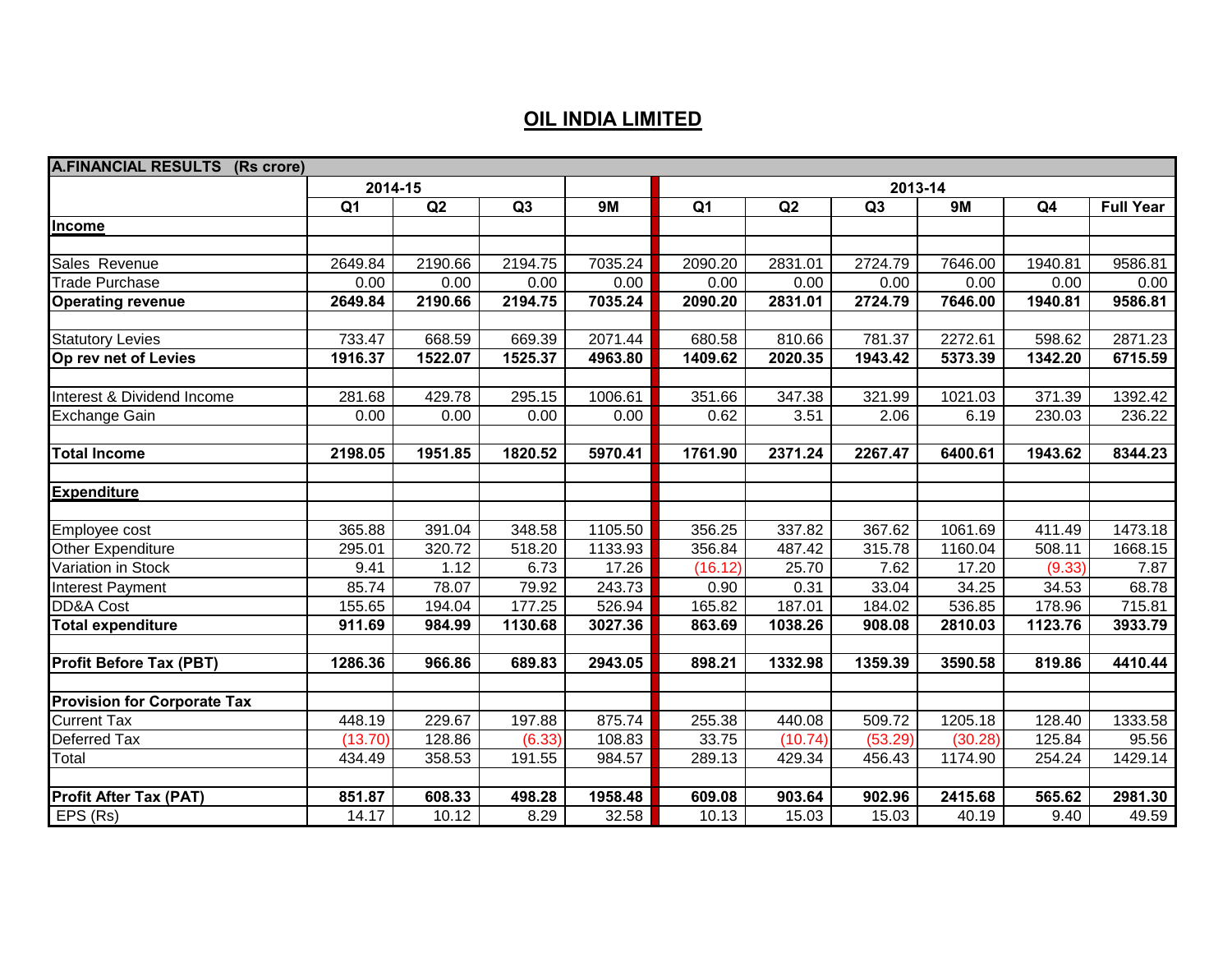| <b>B.PHYSICAL QTY</b> |            |                |        |        |           |                |        |                |           |                |                  |  |
|-----------------------|------------|----------------|--------|--------|-----------|----------------|--------|----------------|-----------|----------------|------------------|--|
|                       |            | 2014-15        |        |        |           | 2013-14        |        |                |           |                |                  |  |
|                       |            | Q <sub>1</sub> | Q2     | Q3     | <b>9M</b> | Q <sub>1</sub> | Q2     | Q <sub>3</sub> | <b>9M</b> | Q <sub>4</sub> | <b>Full Year</b> |  |
| 1. Production         |            |                |        |        |           |                |        |                |           |                |                  |  |
| Crude Oil (MMT)       |            |                |        |        |           |                |        |                |           |                |                  |  |
|                       | $-$ OIL    | 0.833          | 0.868  | 0.867  | 2.568     | 0.889          | 0.904  | 0.881          | 2.674     | 0.776          | 3.450            |  |
|                       | - JV       | 0.008          | 0.007  | 0.007  | 0.022     | 0.010          | 0.009  | 0.008          | 0.027     | 0.008          | 0.036            |  |
|                       | Condensate | 0.003          | 0.004  | 0.004  | 0.011     | 0.004          | 0.003  | 0.005          | 0.012     | 0.004          | 0.016            |  |
| Total (incl. JV)      |            | 0.844          | 0.879  | 0.878  | 2.601     | 0.903          | 0.916  | 0.894          | 2.713     | 0.788          | 3.502            |  |
|                       |            |                |        |        |           |                |        |                |           |                |                  |  |
| Gas (BCM)             |            |                |        |        |           |                |        |                |           |                |                  |  |
|                       | - OIL      | 0.677          | 0.694  | 0.688  | 2.059     | 0.657          | 0.666  | 0.679          | 2.002     | 0.624          | 2.626            |  |
|                       | - JV       | 0.000          | 0.000  | 0.000  | 0.000     | 0.000          | 0.000  | 0.000          | 0.000     | 0.000          | 0.000            |  |
| Total (incl. JV)      |            | 0.677          | 0.694  | 0.688  | 2.059     | 0.657          | 0.666  | 0.679          | 2.002     | 0.624          | 2.626            |  |
|                       |            |                |        |        |           |                |        |                |           |                |                  |  |
| O+OEG (MMT)           |            | 1.521          | 1.573  | 1.566  | 4.660     | 1.560          | 1.582  | 1.573          | 4.715     | 1.412          | 6.128            |  |
|                       |            |                |        |        |           |                |        |                |           |                |                  |  |
| LPG (TMT)             |            | 9.194          | 10.358 | 12.254 | 31.806    | 10.663         | 11.214 | 12.252         | 34.129    | 12.511         | 46.640           |  |
| 2.Sales               |            |                |        |        |           |                |        |                |           |                |                  |  |
| Crude Oil (MMT)       |            |                |        |        |           |                |        |                |           |                |                  |  |
|                       | $-$ OIL    | 0.826          | 0.850  | 0.859  | 2.535     | 0.851          | 0.914  | 0.882          | 2.647     | 0.772          | 3.419            |  |
|                       | - JV       | 0.008          | 0.007  | 0.007  | 0.021     | 0.010          | 0.009  | 0.009          | 0.028     | 0.008          | 0.036            |  |
|                       | Condensate | 0.003          | 0.004  | 0.004  | 0.011     | 0.004          | 0.003  | 0.005          | 0.012     | 0.004          | 0.016            |  |
| Total (incl. JV)      |            | 0.837          | 0.861  | 0.870  | 2.567     | 0.865          | 0.926  | 0.896          | 2.687     | 0.784          | 3.471            |  |
|                       |            |                |        |        |           |                |        |                |           |                |                  |  |
| Gas Sales (BCM)       |            |                |        |        |           |                |        |                |           |                |                  |  |
|                       | - OIL      | 0.548          | 0.559  | 0.549  | 1.656     | 0.522          | 0.530  | 0.545          | 1.597     | 0.494          | 2.090            |  |
|                       | $-JV$      | 0.000          | 0.000  | 0.000  | 0.000     | 0.000          | 0.000  | 0.000          | 0.000     | 0.000          | 0.000            |  |
| Total (incl. JV)      |            | 0.548          | 0.559  | 0.549  | 1.656     | 0.522          | 0.530  | 0.545          | 1.597     | 0.494          | 2.090            |  |
|                       |            |                |        |        |           |                |        |                |           |                |                  |  |
| LPG (TMT)             |            | 9.538          | 10.168 | 11.805 | 31.511    | 10.270         | 11.772 | 12.197         | 34.239    | 12.548         | 46.786           |  |

 $\blacksquare$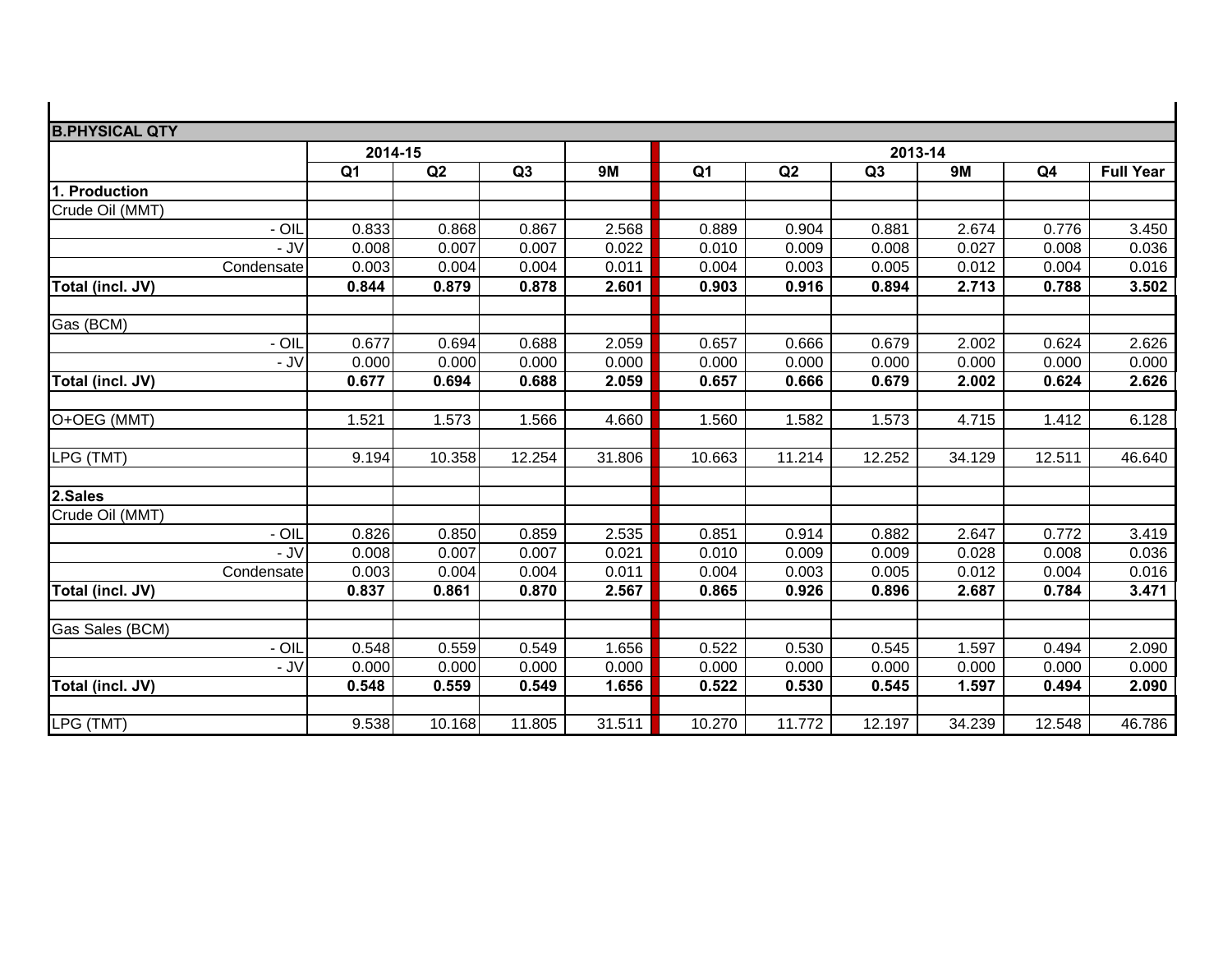| <b>C. FINANCIAL FIGURES (Rs crore)</b> |                |         |                |           |                |         |         |           |                |                  |  |
|----------------------------------------|----------------|---------|----------------|-----------|----------------|---------|---------|-----------|----------------|------------------|--|
|                                        | 2014-15        |         |                |           | 2013-14        |         |         |           |                |                  |  |
|                                        | Q <sub>1</sub> | Q2      | Q <sub>3</sub> | <b>9M</b> | Q <sub>1</sub> | Q2      | Q3      | <b>9M</b> | Q <sub>4</sub> | <b>Full Year</b> |  |
| <b>Crude Oil Sales</b>                 |                |         |                |           |                |         |         |           |                |                  |  |
| - Excl JV                              | 1985.12        | 1504.03 | 1450.27        | 4939.42   | 1505.70        | 2189.00 | 2071.64 | 5766.34   | 1344.66        | 7111.00          |  |
| -JV                                    | 33.52          | 28.28   | 26.58          | 88.38     | 35.36          | 41.79   | 39.09   | 116.24    | 35.21          | 151.45           |  |
| Total (incl. JV)                       | 2018.64        | 1532.31 | 1476.85        | 5027.80   | 1541.06        | 2230.79 | 2110.73 | 5882.58   | 1379.87        | 7262.45          |  |
| <b>Gas Sales</b>                       |                |         |                |           |                |         |         |           |                |                  |  |
| - Excl JV                              | 348.2          | 359.47  | 433.22         | 1140.89   | 295.57         | 339.40  | 349.87  | 984.84    | 319.24         | 1304.08          |  |
| -JV                                    | 0.00           | 0.00    | 0.00           | 0.00      | 0.00           | 0.00    | 0.00    | 0.00      | 0.00           | 0.00             |  |
| Total (incl. JV)                       | 348.20         | 359.47  | 433.22         | 1140.89   | 295.57         | 339.40  | 349.87  | 984.84    | 319.24         | 1304.08          |  |
|                                        |                |         |                |           |                |         |         |           |                |                  |  |
| LPG                                    | 35.45          | 35.57   | 14.03          | 85.05     | 23.76          | 30.31   | 40.15   | 94.22     | 12.38          | 106.60           |  |
| Condensate                             | 19.80          | 24.738  | 18.52          | 63.05     | 22.82          | 19.80   | 28.86   | 71.48     | 27.00          | 98.48            |  |
| <b>Transportation Income</b>           | 87.19          | 101.80  | 105.84         | 294.83    | 90.10          | 87.97   | 71.78   | 249.85    | 79.39          | 329.24           |  |
| Total Excl. JV                         | 142.44         | 162.11  | 138.39         | 442.93    | 136.68         | 138.08  | 140.79  | 415.55    | 118.77         | 534.32           |  |
| JV Share                               | 0.00           | 0.00    | 0.00           | 0.00      | 0.00           | 0.00    | 0.00    | 0.00      | 0.00           | 0.00             |  |
| Total Incl. JV                         | 142.44         | 162.11  | 138.39         | 442.93    | 136.68         | 138.08  | 140.79  | 415.55    | 118.77         | 534.32           |  |
|                                        |                |         |                |           |                |         |         |           |                |                  |  |
| Income from Renewable resources        | 21.37          | 22.93   | 10.74          | 55.04     | 14.68          | 17.37   | 7.37    | 39.42     | 16.70          | 56.12            |  |
|                                        |                |         |                |           |                |         |         |           |                |                  |  |
| Income from OFC Fibre Leasing          | 2.36           | 2.32    | 2.33           | 7.01      | 4.35           | 2.44    | 0.99    | 7.78      | 2.31           | 10.09            |  |
|                                        |                |         |                |           |                |         |         |           |                |                  |  |
| <b>Sale Revenue</b>                    | 2533.01        | 2079.14 | 2061.53        | 6673.67   | 1992.34        | 2728.08 | 2609.75 | 7330.17   | 1836.89        | 9167.06          |  |
|                                        |                |         |                |           |                |         |         |           |                |                  |  |
| Claim towards Natural Gas Subsidy      | 113.71         | 110.59  | 131.22         | 355.52    | 95.11          | 100.89  | 113.01  | 309.01    | 97.62          | 406.63           |  |
| Income from Services                   | 3.12           | 0.93    | 2.00           | 6.05      | 2.75           | 2.04    | 2.03    | 6.82      | 6.30           | 13.12            |  |
| <b>Other Operating Income</b>          | 116.83         | 111.52  | 133.22         | 361.57    | 97.86          | 102.93  | 115.04  | 315.83    | 103.92         | 419.75           |  |
|                                        |                |         |                |           |                |         |         |           |                |                  |  |
| <b>Revenue from operations</b>         | 2649.84        | 2190.66 | 2194.75        | 7035.24   | 2090.20        | 2831.01 | 2724.79 | 7646.00   | 1940.81        | 9586.81          |  |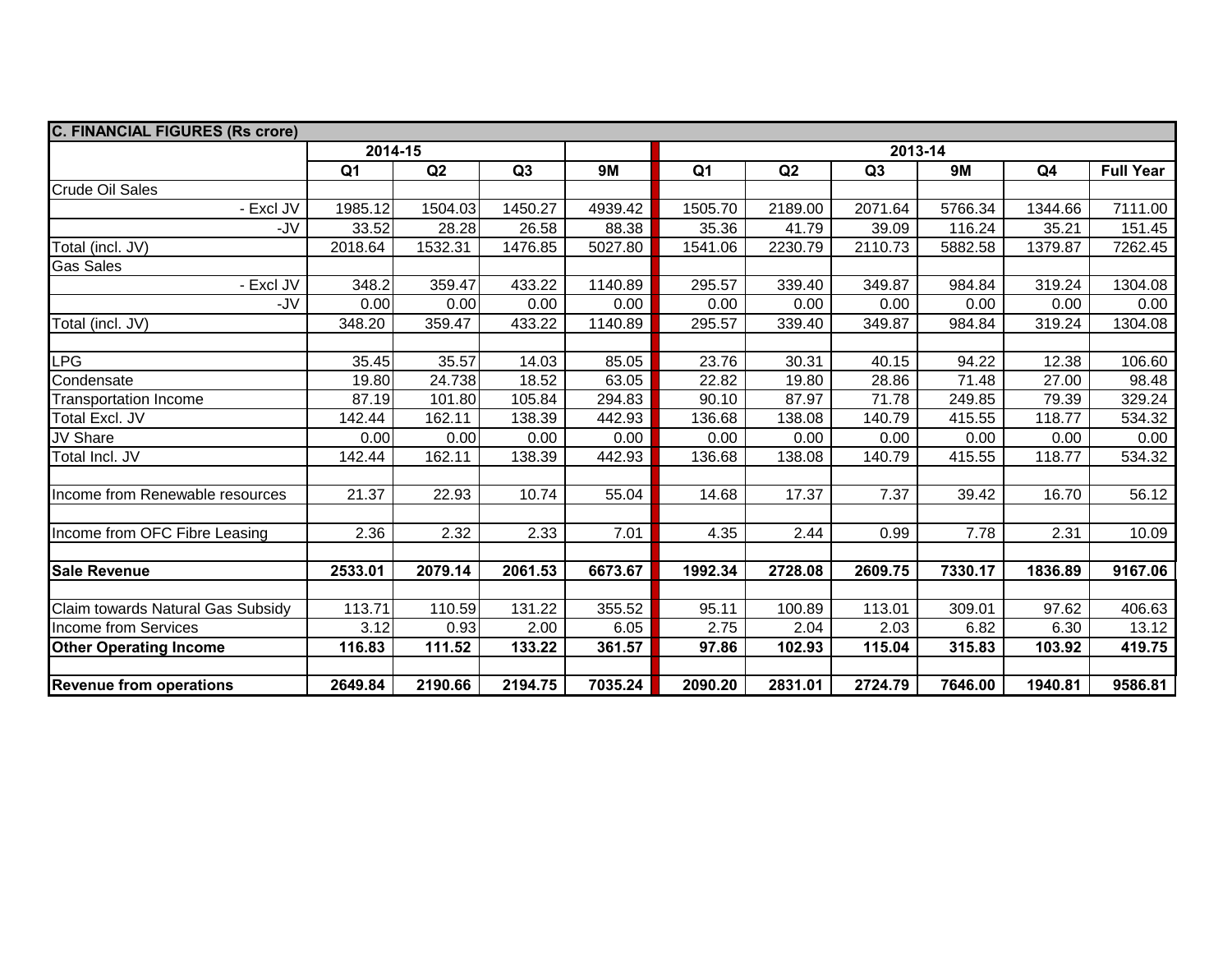| <b>D. CRUDE OIL PRICE &amp; SUBSIDY</b>                        |                |          |                |           |                |          |          |           |                |                  |  |
|----------------------------------------------------------------|----------------|----------|----------------|-----------|----------------|----------|----------|-----------|----------------|------------------|--|
|                                                                | 2014-15        |          |                |           | 2013-14        |          |          |           |                |                  |  |
|                                                                | Q <sub>1</sub> | Q2       | Q <sub>3</sub> | <b>9M</b> | Q <sub>1</sub> | Q2       | Q3       | <b>9M</b> | Q <sub>4</sub> | <b>Full Year</b> |  |
| 1. Crude Oil Price in USD/BBL                                  |                |          |                |           |                |          |          |           |                |                  |  |
| (USD/BBL)                                                      |                |          |                |           |                |          |          |           |                |                  |  |
| Pre - Discount                                                 | 108.35         | 101.25   | 74.93          | 94.45     | 101.88         | 108.33   | 108.11   | 106.44    | 106.55         | 106.40           |  |
| ess: Discount                                                  | 56.00          | 56.00    | 37.54          | 49.64     | 56.00          | 56.00    | 56.00    | 56.00     | 69.19          | 59.30            |  |
| Post Discount                                                  | 52.35          | 45.25    | 37.39          | 44.81     | 45.88          | 52.33    | 52.11    | 50.44     | 37.36          | 47.10            |  |
|                                                                |                |          |                |           |                |          |          |           |                |                  |  |
| Post Discount-(Rs/BBL)                                         | 3130.53        | 2742.60  | 2315.56        | 2723.55   | 2566.07        | 3257.54  | 3233.43  | 3030.44   | 2308.10        | 2849.55          |  |
| <b>Exchange Rate</b>                                           | 59.80          | 60.61    | 61.93          | 60.78     | 55.93          | 62.25    | 62.05    | 60.08     | 61.78          | 60.50            |  |
|                                                                |                |          |                |           |                |          |          |           |                |                  |  |
| 2. Impact of Under Recovery (Rs crore)                         |                |          |                |           |                |          |          |           |                |                  |  |
| <b>Subsidy Discount</b>                                        | 1846.55        | 2238.30  | 1437.73        | 5522.58   | 1982.06        | 2233.70  | 2173.48  | 6389.24   | 2347.60        | 8736.84          |  |
| <b>Statutory Levies</b>                                        | 304.61         | 369.71   | 232.32         | 906.64    | 325.67         | 366.92   | 356.67   | 1049.26   | 378.44         | 1427.70          |  |
| Impact on PBT                                                  | 1541.94        | 1868.59  | 1205.41        | 4615.94   | 1656.39        | 1866.78  | 1816.81  | 5339.98   | 1969.16        | 7309.14          |  |
| Impact on PAT                                                  | 1021.23        | 1188.97  | 870.70         | 3080.90   | 1123.03        | 1265.64  | 1204.11  | 3592.78   | 1347.96        | 4940.74          |  |
|                                                                |                |          |                |           |                |          |          |           |                |                  |  |
| 3. Upstream Share of Under Recovery (Rs crore)                 |                |          |                |           |                |          |          |           |                |                  |  |
| <b>ONGC</b>                                                    | 13200.10       | 13641.25 | 9458.27        | 36299.62  | 12621.78       | 13796.04 | 13764.11 | 40181.93  | 16202.36       | 56384.29         |  |
| OIL                                                            | 1846.55        | 2238.30  | 1437.73        | 5522.58   | 1982.06        | 2233.70  | 2173.48  | 6389.24   | 2347.61        | 8736.85          |  |
| <b>GAIL</b>                                                    | 500.00         | 500.00   | 0.00           | 1000.00   | 700.00         | 700.00   | 0.00     | 1400.00   | 500.00         | 1900.00          |  |
|                                                                |                |          |                |           |                |          |          |           |                |                  |  |
| Total                                                          | 15546.65       | 16379.55 | 10896.00       | 42822.20  | 15303.84       | 16729.74 | 15937.59 | 47971.17  | 19049.97       | 67021.14         |  |
|                                                                |                |          |                |           |                |          |          |           |                |                  |  |
| 4. Distribution of Upstream Share of Under Recovery (Rs crore) |                |          |                |           |                |          |          |           |                |                  |  |
| <b>IOCL</b>                                                    | 8107.21        | 9097.81  | 6115.74        | 23320.76  | 8151.77        | 8634.14  | 8261.30  | 25047.21  | 9626.38        | 34673.59         |  |
| <b>BPCL</b>                                                    | 3830.56        | 3530.79  | 2332.88        | 9694.23   | 3666.36        | 4186.63  | 3971.31  | 11824.30  | 3752.48        | 15576.78         |  |
| <b>HPCL</b>                                                    | 3608.88        | 3750.95  | 2447.38        | 9807.21   | 3485.71        | 3908.97  | 3704.98  | 11099.66  | 5671.11        | 16770.77         |  |
|                                                                |                |          |                |           |                |          |          |           |                |                  |  |
| <b>Total</b>                                                   | 15546.65       | 16379.55 | 10896.00       | 42822.20  | 15303.84       | 16729.74 | 15937.59 | 47971.17  | 19049.97       | 67021.14         |  |
|                                                                |                |          |                |           |                |          |          |           |                |                  |  |
| 5. Distribution of OIL's Share of Under Recovery (Rs crore)    |                |          |                |           |                |          |          |           |                |                  |  |
| <b>IOCL</b>                                                    | 762.00         | 910.26   | 612.30         | 2284.56   | 1037.94        | 1034.95  | 960.74   | 3033.63   | 984.04         | 7051.30          |  |
| <b>BPCL</b>                                                    | 1084.55        | 1328.04  | 825.43         | 3238.02   | 944.12         | 1198.75  | 1212.74  | 3355.61   | 1363.57        | 8074.79          |  |
| <b>HPCL</b>                                                    | 0.00           | 0.00     | 0.00           | 0.00      | 0.00           | 0.00     | 0.00     | 0.00      | 0.00           | 0.00             |  |
| Total                                                          | 1846.55        | 2238.30  | 1437.73        | 5522.58   | 1982.06        | 2233.70  | 2173.48  | 6389.24   | 2347.61        | 15126.09         |  |